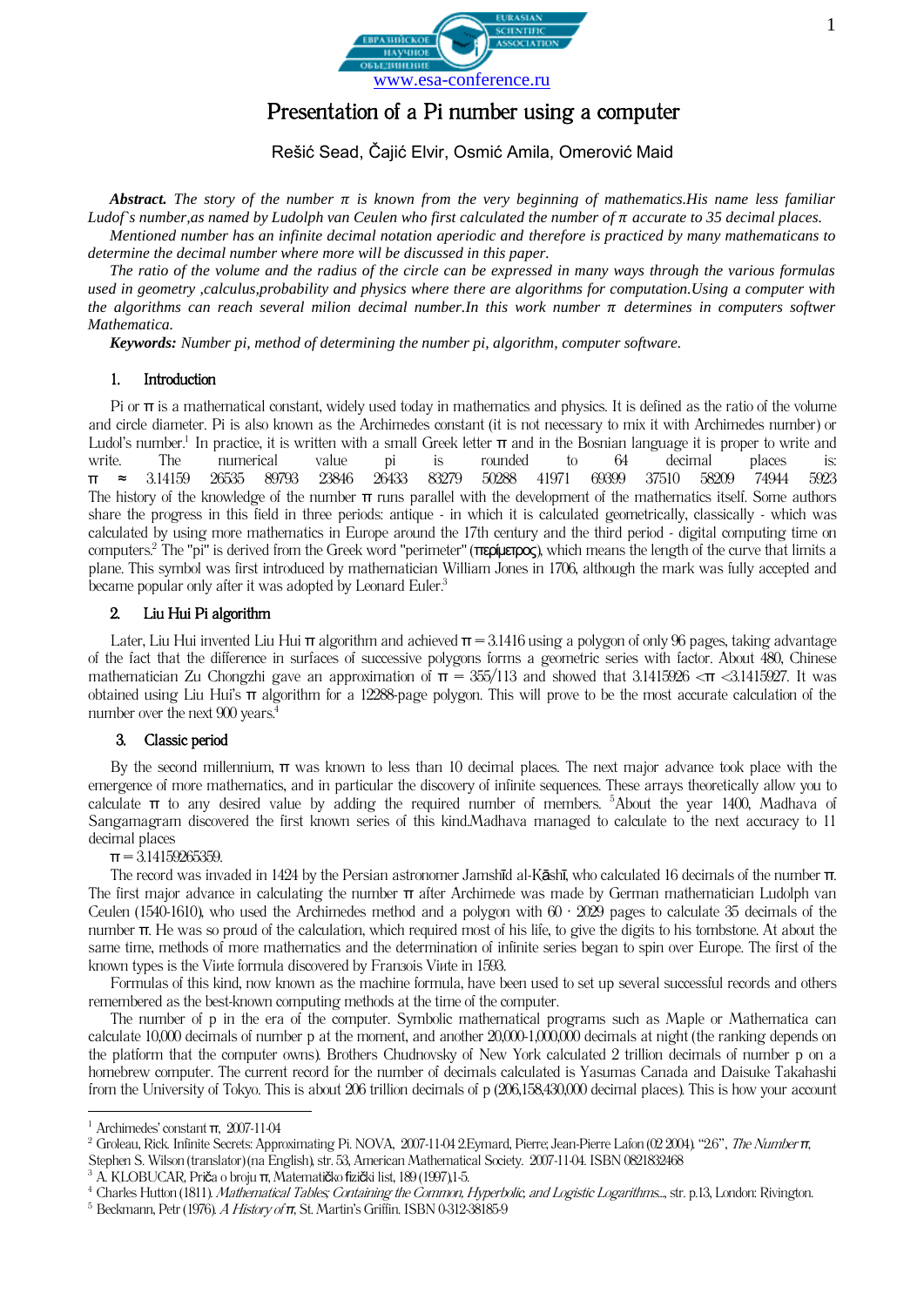

was presented by Yasumas Canada, from the University of Tokyo. There are three essential methods for calculating a number of values p with many decimals:

1. One of the oldest in use is with the help of a growing string tg-1 (x) = x-x3 / 3 + x5 / 5 ...together with a formula such as  $p = tg-1 (1/5) -4 * tg-1 (1/239)$ . That account gives about 1.4 decimals per member.

2. The second formula in use comes from the Aritmetic-Geometry through the account. An excellent overview of these formulas is given in the book "p and AGM". Their advantage is that they double the number of decimals by iteration. For example, in order to achieve 1 000 000 decimals, about 20 iterations are quite sufficient. The disadvantage is because we need a FFT type of doubling to get a reasonable speed, and this is not so easy for the programs.

3. The third comes from the theory of complex multiplication of elliptic curves, and was discovered by S. Ramanujan. This gives a great number of beautiful formulas, but the most useful was missing Ramanujan and was discovered by Chudnovsky's. It reads like this (slightly modified for easy programming):

Set k  $1 = 545140134$ ; k  $2 = 13591409$ ; k  $3 = 640320$ ; k  $4 = 100100025$ ; k  $5 = 327843840$ ; k  $6 = 53360$ ;

Then  $pi = (k_6 \sqrt{6} \sqrt{k_3})/(S)$ , where

 $S = \text{sum}$   $(n = 0)$   $\infty$   $(0.1)$   $\infty$   $n$  ((6n)! (K\_2 + nk\_1)) / (n!  $\infty$  3 (3n)! (8k\_4k\_5)  $\infty$  n). The great advantage of this formula is in the following

1) It converges linearly, but very fast (over 14 decimal places per member)

2) The way it's written, all the operations for computing S are written very easy to program. For this reason, the constant 8k\_4k\_5 that appears as the denominator is written in this way instead of 262537412640768000. Thus, Chudnovsky's managed to calculate several trillion decimals..

3) One interesting new method is suggested by David Bailey, Peter Borwein and Simon Plouffe. It can calculate n hexadecimal decimal p efficiently without the previous (n-1) decimal. The method is based on the formula:  $pi = sum$  (i = 0)  $\hat{ }$  $\omega$  (1 16 ^ i) ((4 8i + 1) - (2 8i + 4) - (1 8i + 5) - (1 8i + 6))

4) for O (n) time and O (log N) space. Here's what the 160 C-program looks like, written by Dick T. Winter in CWI, which counts up to 800 decimal places. inta = 10000, b, c = 2800, d, e, f [2801], g;

5) main () {for (; b-c;) f  $[b +1] = a / 5$ ; for (; d = 0, g = c \* 2; c = 14,

6) printf ("% 4d", e + d / a), e = d% a) for (b = c; d + = f [b] \* a, f [b] = d% g -, - b; d \* = b)}

Through the Internet (e-mail) Yasumasa Canada commenting on his previous record of some 50 trillion decimals, he wrote:"Dear people, The moment has come when we can publish a new world record related to p. It took longer than our expectation. Nearly two years have passed since we got a new world record of 6.4 trillion decimals. Now, we have an eight times higher record of 6.4 trillion. Yasumasa Canada, Computer Center, University of Tokyo. "On September 20, 1999 Yasumasa Canada released a new record. This time the so-called. Canada Laboratory (Canada Laboratory) announced that they have reached a known number of 206,158,430,000 decimal places. And this time they made their account using two different methods. More precisely, they calculated

3 \* 236 = 206 158 430 208 decimal places, from which the account matched 206 158 430 16 days.

Here's another interesting thing about p. 707 decimals printed on a frieze of a round room, dedicated to number p, at the Palace of Discoveries in Paris. The palace was built for the great World Exposition in 1900, just as the Eiffel Tower was erected.<sup>6</sup>

### 4.Number Pi in Mathematica software and algorithms for calculating the number of pi in Mathematica software 4.1. An analysis, tools and methods for calculating the number of pi.

In this paper, as we have already shown, there are many ways to calculate the decimals of the pi number. This part of our work is our contribution using Mathematica software. In addition to the basic commands for calculating boring pi, the algorithms we have programmed in this paper were used. The algorithm is a set of steps and procedures that are clearly defined and which, as a result, give us a final solution to our problem. So Mathematica software is the tool used to calculate the number of pi.Softver Mathematica can us by typing the command N [Pi, 8] eight decimals.

So the first technique for calculating the number of pi to eight decimal places is achieved by the command:

N [Pi, 8] = 3.1415926. So the Mathematica user interface consists of two commands in the In window: we enter the formula and terms that we can define as software users. In the upper corner of the software there is the Run packeg command, and if we have well defined the parameter the result of our command is Out and there is in this case, 3.1415926 eight decimals of the Pi number. The calculation calculator in this case is N, which means that N is the operator that calls to calculate the decimals of the Pi number. In the case that the command N [Pi] caught the mathematical interface, it will give us as a result of 6 digits of the decimal number of the Pi number. It gives us the right to have the suspicion that the Pi function in Mathematica software has already been created using an algorithm. Thus, after entering N [Pi, 100], we get one hundred decimal places in the Mathematica software. By studying the software and by deeper analysis, the software developer and software owner put in an algorithm for calculating the number Pi and I as the user himself, established the methodologies in finding the digits in that software. The algorithm used in embedding Pi in Mathematica is: Brent-Salamin formula, also called Gauss-Salamin formula or Salamine formula, is a formula that uses an arithmetic-geometric mean to calculate the value of pi. It has square convergences.

Let it go

**.** 

$$
\frac{1}{2}(a_n+b_n
$$

a

<sup>6</sup> D. H. BAILEY, J. M. BORWEIN, P. B. BORWEIN, Ramanujan, Modular Equations, and Approximation to Pi or How to compute One Billion Digits of Pi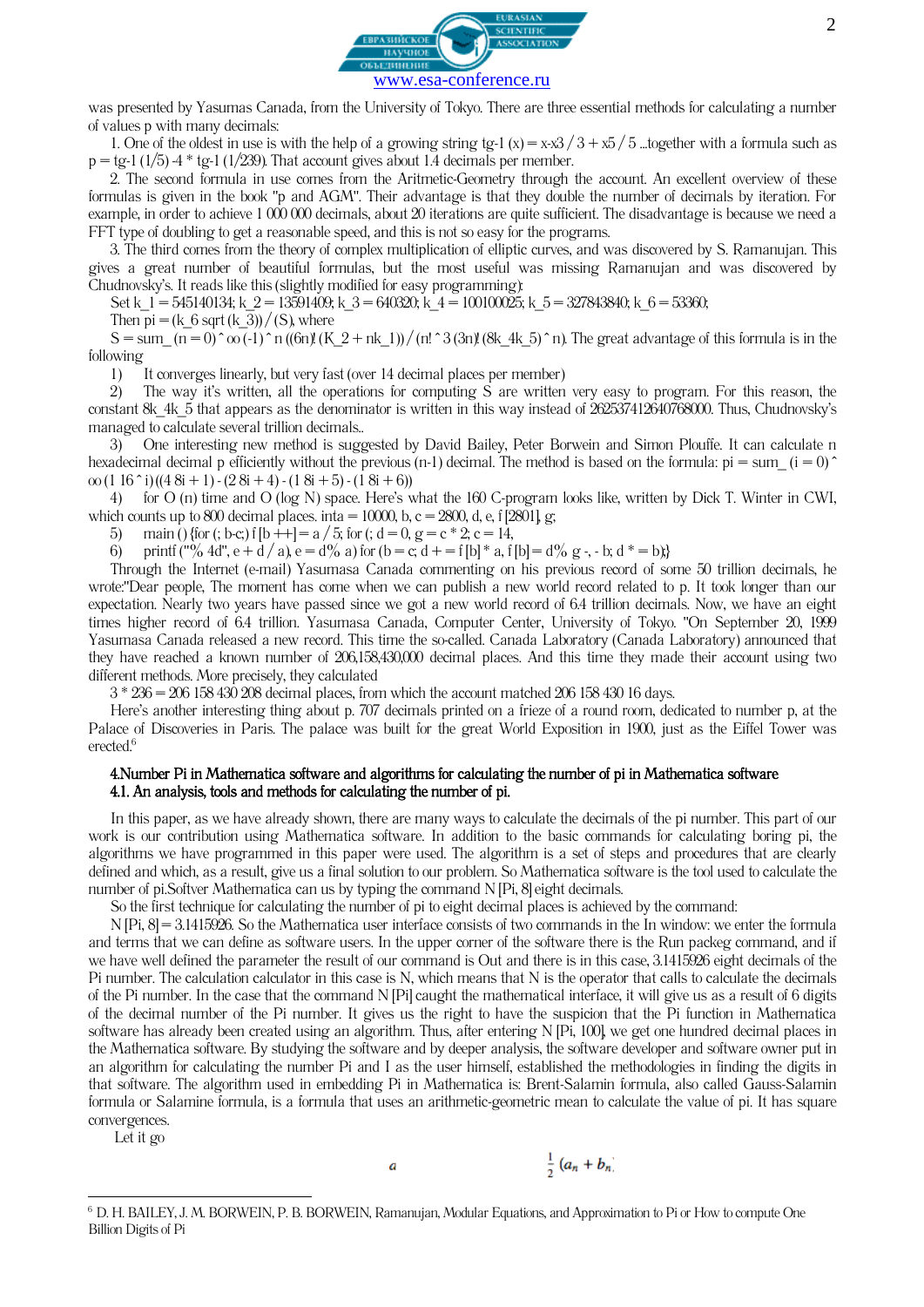

and define the initial conditions to be,  $a_0 = 1$ ,  $b_0 = 1/\sqrt{2}$ , then repeating it and giving an arithmetic-geometric mean  $M(a, b)$  and  $\pi$  gives.

$$
\frac{4 [M (1, 2^{-1/2})]}{1 - \sum_{j=1}^{\infty} 2^{j+1} d}
$$

$$
\frac{4 [M (1, 2^{-1/2})]}{1 - \sum_{j=1}^{\infty} 2^{j+1} c}
$$

By deeper analysis and having the ability to reason, typing in a series of commands after several months, I came to the conclusion that in the Mathematica software, bor's Pi can be calculated to only 10,000 decimals. And this typing command N [Pi, 10000] is the result:

3.14159265358979323846264338327950288419716939937510582097494459230781\ 6406286208998628034825342117067982148086513282306647093844609550582231\ 7253594081284811174502841027019385211055596446229489549303819644288109\ 7566593344612847564823378678316527120190914564856692346034861045432664\ 8213393607260249141273724587006606315588174881520920962829254091715364\ 3678925903600113305305488204665213841469519415116094330572703657595919\ 5309218611738193261179310511854807446237996274956735188575272489122793\ 8183011949129833673362440656643086021394946395224737190702179860943702\ 7705392171762931767523846748184676694051320005681271452635608277857713\ 4275778960917363717872146844090122495343014654958537105079227968925892\ 3542019956112129021960864034418159813629774771309960518707211349999998\ 3729780499510597317328160963185950244594553469083026425223082533446850\ 3526193118817101000313783875288658753320838142061717766914730359825349\ 0428755468731159562863882353787593751957781857780532171226806613001927 8766111959092164201989380952572010654858632788659361533818279682303019\ 5203530185296899577362259941389124972177528347913151557485724245415069\ 5950829533116861727855889075098381754637464939319255060400927701671139\ 0098488240128583616035637076601047101819429555961989467678374494482553\ 7977472684710404753464620804668425906949129331367702898915210475216205\ 6966024058038150193511253382430035587640247496473263914199272604269922\ 7967823547816360093417216412199245863150302861829745557067498385054945\ 8858692699569092721079750930295532116534498720275596023648066549911988\ 1834797753566369807426542527862551818417574672890977772793800081647060\ 0161452491921732172147723501414419735685481613611573525521334757418494\ 6843852332390739414333454776241686251898356948556209921922218427255025\ 4256887671790494601653466804988627232791786085784383827967976681454100\ 9538837863609506800642251252051173929848960841284886269456042419652850\ 2221066118630674427862203919494504712371378696095636437191728746776465\ 7573962413890865832645995813390478027590099465764078951269468398352595\ 7098258226205224894077267194782684826014769909026401363944374553050682\ 0349625245174939965143142980919065925093722169646151570985838741059788\ 5959772975498930161753928468138268683868942774155991855925245953959431\ 0499725246808459872736446958486538367362226260991246080512438843904512\ 4413654976278079771569143599770012961608944169486855584840635342207222\ 5828488648158456028506016842739452267467678895252138522549954666727823\ 9864565961163548862305774564980355936345681743241125150760694794510965\ 9609402522887971089314566913686722874894056010150330861792868092087476\ 0917824938589009714909675985261365549781893129784821682998948722658804\ 8575640142704775551323796414515237462343645428584447952658678210511413\ 5473573952311342716610213596953623144295248493718711014576540359027993\ 4403742007310578539062198387447808478489683321445713868751943506430218\ 4531910484810053706146806749192781911979399520614196634287544406437451\ 2371819217999839101591956181467514269123974894090718649423196156794520\ 8095146550225231603881930142093762137855956638937787083039069792077346\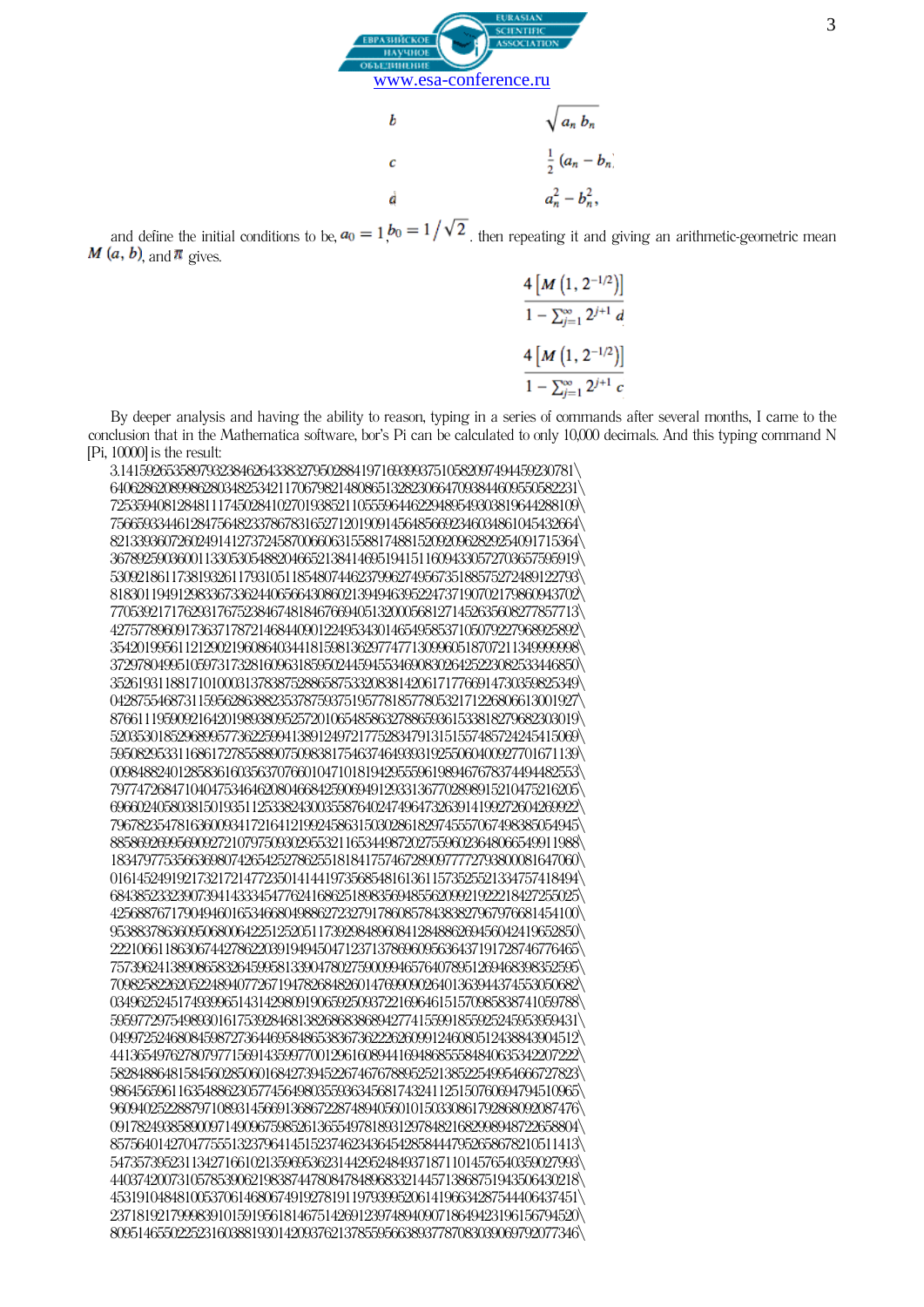

7221825625996615014215030680384477345492026054146659252014974428507325\ 1866600213243408819071048633173464965145390579626856100550810665879699\ 8163574736384052571459102897064140110971206280439039759515677157700420\ 3378699360072305587631763594218731251471205329281918261861258673215791 \ 9841484882916447060957527069572209175671167229109816909152801735067127\ 4858322287183520935396572512108357915136988209144421006751033467110314\ 1267111369908658516398315019701651511685171437657618351556508849099898\ 5998238734552833163550764791853589322618548963213293308985706420467525\ 9070915481416549859461637180270981994309924488957571282890592323326097\ 2997120844335732654893823911932597463667305836041428138830320382490375\ 8985243744170291327656180937734440307074692112019130203303801976211011 \ 0044929321516084244485963766983895228684783123552658213144957685726243\ 3441893039686426243410773226978028073189154411010446823252716201052652\ 2721116603966655730925471105578537634668206531098965269186205647693125\ 7058635662018558100729360659876486117910453348850346113657686753249441 \ 6680396265797877185560845529654126654085306143444318586769751456614068\ 0070023787765913440171274947042056223053899456131407112700040785473326\ 9939081454664645880797270826683063432858785698305235808933065757406795\ 4571637752542021149557615814002501262285941302164715509792592309907965\ 4737612551765675135751782966645477917450112996148903046399471329621073\ 4043751895735961458901938971311179042978285647503203198691514028708085\ 9904801094121472213179476477726224142548545403321571853061422881375850\ 4306332175182979866223717215916077166925474873898665494945011465406284\ 3366393790039769265672146385306736096571209180763832716641627488880078\ 6925602902284721040317211860820419000422966171196377921337575114959501 \ 5660496318629472654736425230817703675159067350235072835405670403867435\ 1362222477158915049530984448933309634087807693259939780541934144737744\ 1842631298608099888687413260472156951623965864573021631598193195167353\ 8129741677294786724229246543668009806769282382806899640048243540370141 \ 6314965897940924323789690706977942236250822168895738379862300159377647\ 1651228935786015881617557829735233446042815126272037343146531977774160\ 3199066554187639792933441952154134189948544473456738316249934191318148\ 0927777103863877343177207545654532207770921201905166096280490926360197\ 5988281613323166636528619326686336062735676303544776280350450777235547\ 1058595487027908143562401451718062464362679456127531813407833033625423\ 2783944975382437205835311477119926063813346776879695970309833913077109\ 8704085913374641442822772634659470474587847787201927715280731767907707\ 1572134447306057007334924369311383504931631284042512192565179806941135\ 2801314701304781643788518529092854520116583934196562134914341595625865\ 8655705526904965209858033850722426482939728584783163057777560688876446\ 2482468579260395352773480304802900587607582510474709164396136267604492\ 5627420420832085661190625454337213153595845068772460290161876679524061 \ 6342522577195429162991930645537799140373404328752628889639958794757291 \ 7464263574552540790914513571113694109119393251910760208252026187985318\ 8770584297259167781314969900901921169717372784768472686084900337702424\ 2916513005005168323364350389517029893922334517220138128069650117844087\ 4519601212285993716231301711444846409038906449544400619869075485160263\ 2750529834918740786680881833851022833450850486082503930213321971551843\ 0635455007668282949304137765527939751754613953984683393638304746119966\ 5385815384205685338621867252334028308711232827892125077126294632295639\ 8989893582116745627010218356462201349671518819097303811980049734072396\ 1036854066431939509790190699639552453005450580685501956730229219139339\ 1856803449039820595510022635353619204199474553859381023439554495977837\ 7902374216172711172364343543947822181852862408514006660443325888569867\ 0543154706965747458550332323342107301545940516553790686627333799585115\ 6257843229882737231989875714159578111963583300594087306812160287649628\ 6744604774649159950549737425626901049037781986835938146574126804925648\ 7985561453723478673303904688383436346553794986419270563872931748723320\ 8376011230299113679386270894387993620162951541337142489283072201269014\ 7546684765357616477379467520049075715552781965362132392640616013635815\ 5907422020203187277605277219005561484255518792530343513984425322341576\ 2336106425063904975008656271095359194658975141310348227693062474353632\ 5691607815478181152843667957061108615331504452127473924544945423682886\ 0613408414863776700961207151249140430272538607648236341433462351897576\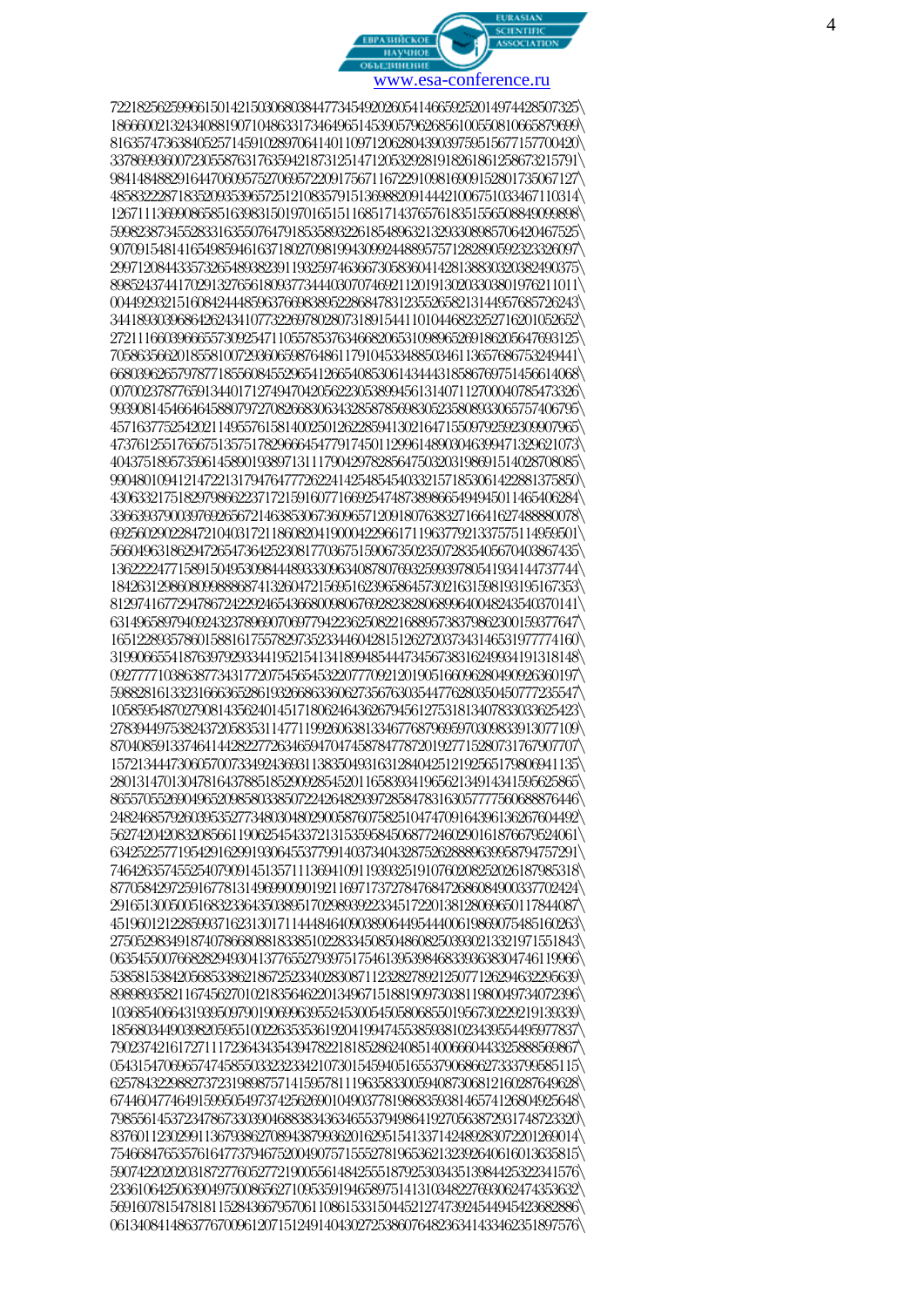

6452164137679690314950191085759844239198629164219399490723623464684411\ 7394032659184044378051333894525742399508296591228508555821572503107125\ 7012668302402929525220118726767562204154205161841634847565169998116141\ 0100299607838690929160302884002691041407928862150784245167090870006992\ 8212066041837180653556725253256753286129104248776182582976515795984703\ 5622262934860034158722980534989650226291748788202734209222245339856264\ 7669149055628425039127577102840279980663658254889264880254566101729670\ 2664076559042909945681506526530537182941270336931378517860904070866711\ 4965583434347693385781711386455873678123014587687126603489139095620099\ 3936103102916161528813843790990423174733639480457593149314052976347574\ 8119356709110137751721008031559024853090669203767192203322909433467685\ 1422144773793937517034436619910403375111735471918550464490263655128162\ 2882446257591633303910722538374218214088350865739177150968288747826569\ 9599574490661758344137522397096834080053559849175417381883999446974867\ 6265516582765848358845314277568790029095170283529716344562129640435231\ 1760066510124120065975585127617858382920419748442360800719304576189323\ 4922927965019875187212726750798125547095890455635792122103334669749923\ 5630254947802490114195212382815309114079073860251522742995818072471625\ 9166854513331239480494707911915326734302824418604142636395480004480026\ 7049624820179289647669758318327131425170296923488962766844032326092752\ 4960357996469256504936818360900323809293459588970695365349406034021665\ 4437558900456328822505452556405644824651518754711962184439658253375438\ 8569094113031509526179378002974120766514793942590298969594699556576121\ 8656196733786236256125216320862869222103274889218654364802296780705765\ 6151446320469279068212073883778142335628236089632080682224680122482611\ 7718589638140918390367367222088832151375560037279839400415297002878307\ 6670944474560134556417254370906979396122571429894671543578468788614445\ 8123145935719849225284716050492212424701412147805734551050080190869960\ 3302763478708108175450119307141223390866393833952942578690507643100638\ 3519834389341596131854347546495569781038293097164651438407007073604112\ 3735998434522516105070270562352660127648483084076118301305279320542746\ 2865403603674532865105706587488225698157936789766974220575059683440869\ 7350201410206723585020072452256326513410559240190274216248439140359989\ 5353945909440704691209140938700126456001623742880210927645793106579229\ 552498872758461012648369998922569596881592056001016552563757.

By typing the command N [Pi, 10000] the time for which this Mathematica software was calculated was not more than 1.5 seconds. Considering that we own an Ouad-Core 3.00 Ghz, 4Gb ram, 2gb GPU card and 1TB terabytes hard drive for this computer is relatively fast. Further analysis found that the inclusion command N [Pi, 10001] as a result of the Mathematica software package results in an error. Which means it is impossible to execute the command. However, by opening notebook windows and entering the program code and algorithm:

def pi\_chudnovsky(one=1000000):

""" Calculate pi using Chudnovsky's series

This calculates it in fixed point, using the value for one passed in

```
"""
k = 1a k =one
a sum = oneb sum = 0C = 640320C3 OVER 24 = C^{**}3 // 24while 1:
a k^* = (6*k-5)*(2*k-1)*(6*k-1)a_k //= k*k*k*C3_OVER_24
a_sum += a kb_sum += k * a kk + = 1if a k = 0:
break
total = 13591409^*a sum + 545140134*b sum
pi = (426880*sqrt(10005*one, one)*one) // totalreturn pi
II dio
def sart(n, one):
```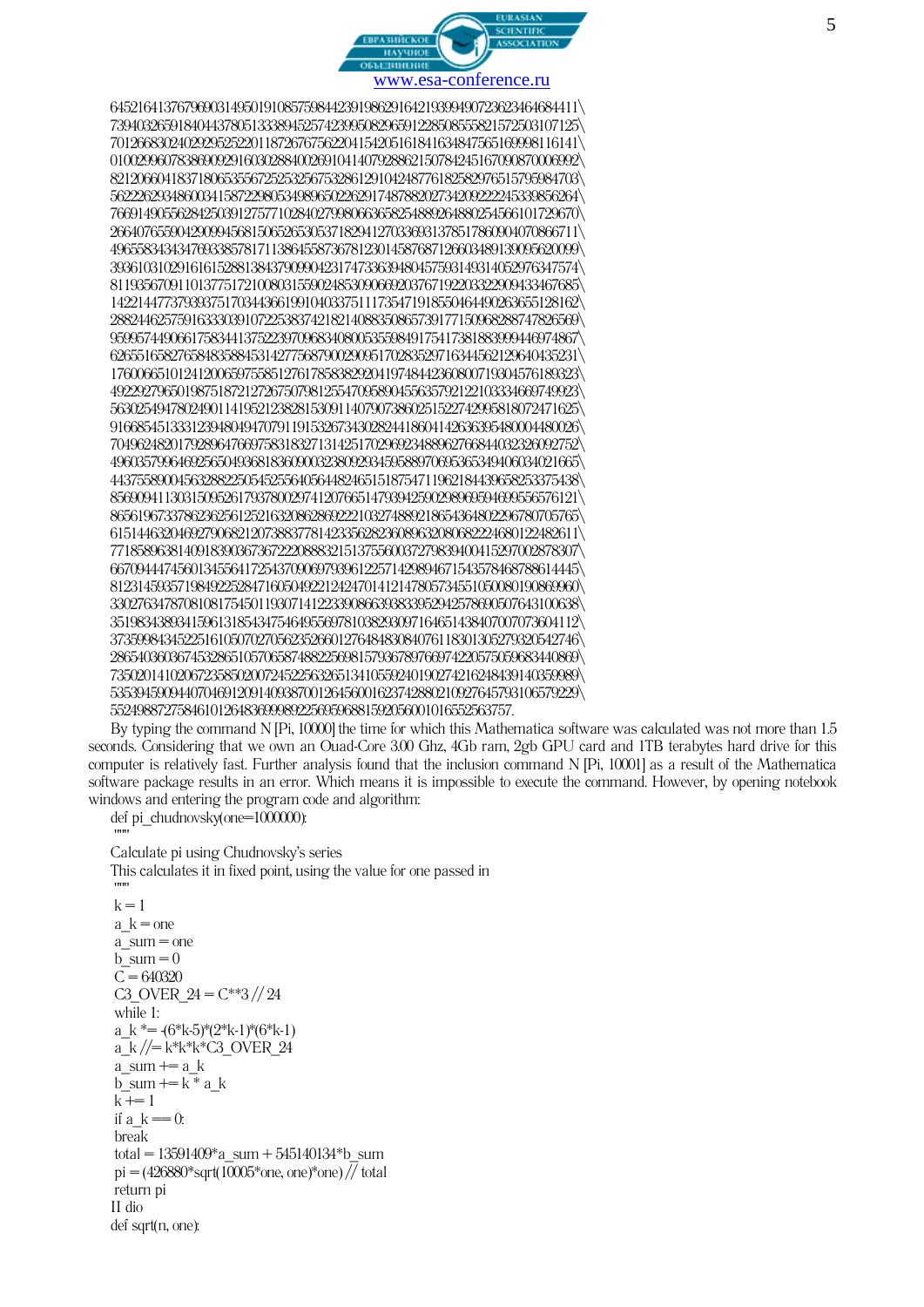

"""

Return the square root of n as a fixed point number with the one passed in. It uses a second order Newton-Raphson convergence.This doubles the number of significant figures on each iteration.

""" # Use floating point arithmetic to make an initial guess

```
floating point precision = 10^{**}16n_float = float\frac{d(n * f \cdot \text{floating point precision})}{d(n * f \cdot \text{domain point precision})} floating point precision
x = (int(floating) point precision * math.sqrt(n_float)) * one) // floating-point precisionn_one = n * one
while 1:
x old = xx = (x + n \text{ one } // x) // 2if x = x old:
break
return x.
```
The Mathematica software package is now able to calculate the number of pi to 10,000,000 decimals. The problem is still in time and memory size as well as the speed of calculating the number Pi, which can be done with the help of updating the computer equipment. The following table gives the time for which the number Pi is calculated as well as the number of decimals

So we know the well-known equation and Chudnovsky algorithm in mathematical form, we have programmed into Mathematica software and he is now able to calculate the number Pi to 10 million decimals. The result can be even bigger and go into a trillion combinations, however, a more modern machine that can to withstand so much load. It is also possible to get at the speed by typing in different algorithms. The algorithm in this case is only described by the mathematical problem, since the convergence criterion of this order is chosen, therefore, it is closely related to the number of decimals this program package can calculate. converges to more decimals, and therefore the number of decimals increases. So we have also found the connection for computing decimals of the number Pi.<sup>7</sup>

#### 5.Conclusion

When the first computers arrived, everything changed. Well, the way and possibilities in calculating the number Pi. With them, the records in the number of calculated digits are achieved every day by the Ghana. Billions are already far exceeded. On computers with the Microsoft Windows Vindous operating system, the PiFast program can be used to quickly calculate a large number of digits. The highest number of digits  $\pi$  calculated on the home computer is 25 000 000 000, for which PiFast took 17 days. To date, even over 1.25 trillion decimals of the number π have been calculated and this was done by the Japanese Yasumas Canada in 2002. In this paper, using the Mathematica software, it is suggested in the calculation of the number of Pi to 10 million decimal numbers. There are several tens of algorithms for calculating the decimals of Pi. Why was it interesting to scientists? What is the mystery of Pi? Knowing that the number Pi is infinitely large and the development of technology, and therefore computer systems as well as an increasing number of mathematical software and reaching 1.25 trillion decimals of the number Pi, scientists have come to the realization that every birth date can be entered by the appropriate algorithm as let a decimals of the Pi number. By typing the date of birth into the numerator, we get the position of the decimals on which our birth date is. This is just one of the points of interest. It can also be concluded that since the beginning of calculating the number of pi through historical development, the speed of arriving to a greater number of decimals is increasing. We can conclude that the development of the algorithms that included the geometric lines of the number pi could be calculated with a very large number of decimals. is a queue with a higher degree of convergence that is summarized in summation algorithms for solving directly linked to the number of digits of the number pi. Taking into account the aforementioned and interesting facts about the number of pi, there are even different types of arts that magnify the number Pi - pi - music, pi - poetry, pi - film ... Also, how much he has been intriguing to the public for centuries, the best shows are celebrations in his honor. Namely, every March 14 celebrates even the day of the number π (then Albert Einstein was born). Otherwise, the day of the Pi number is marked in various ways, including competition in eating pies or shooting pit and discussing the significance of the number π. Some schools also hold competitions in which the student will be able to remember the most decimals of the number Pi

## References:

**.** 

1. Groleau, Rick[. Infinite Secrets: Approximating Pi.](http://www.pbs.org/wgbh/nova/archimedes/pi.html) NOVA, 2007-11-04 2.

2.Eymard, Pierre; Jean-Pierre Lafon (02 2004). "2.6", [The Number](http://books.google.com/books?id=qZcCSskdtwcC&pg=PA53&dq=leibniz+pi&ei=uFsuR5fOAZTY7QLqouDpCQ&sig=k8VlN5VTxcX9a6Ewc71OCGe_5jk) *π*, Stephen S. Wilson (translator) (na English), str. 53, American Mathematical Society. Pristupljeno 2007-11-04. [ISBN 0821832468](https://hr.wikipedia.org/wiki/Posebno:Tra%C5%BEi_ISBN/0821832468)

3. Lampret, Vito (2006). "Even from Gregory-Leibniz series π [could be computed: an example of how convergence of series](http://www.scm.org.co/Articulos/832.pdf)  [can be accelerated".](http://www.scm.org.co/Articulos/832.pdf) Lecturas Mathematicas 27: 21-25. Preuzeto 2007-11-04.

4. [Beckmann, Petr](https://hr.wikipedia.org/w/index.php?title=Petr_Beckmann&action=edit&redlink=1) (1976). A History of *π*[, St. Martin's Griffin.](https://hr.wikipedia.org/w/index.php?title=St._Martin%27s_Press&action=edit&redlink=1) [ISBN 0-312-38185-9.](https://hr.wikipedia.org/wiki/Posebno:Tra%C5%BEi_ISBN/0312381859) 

[5.Archimedes' constant](http://numbers.computation.free.fr/Constants/Pi/pi.html) π, preuzeto 2007-11-04

[6.http://mathforum.org/dr.math/faq/faq.pi.html](http://mathforum.org/dr.math/faq/faq.pi.html)

<sup>7</sup> D. H. Bailey, J. M. Borwein, P. B. Borwein, S. Plouffe, The Quest for Pi, June 25, 1996